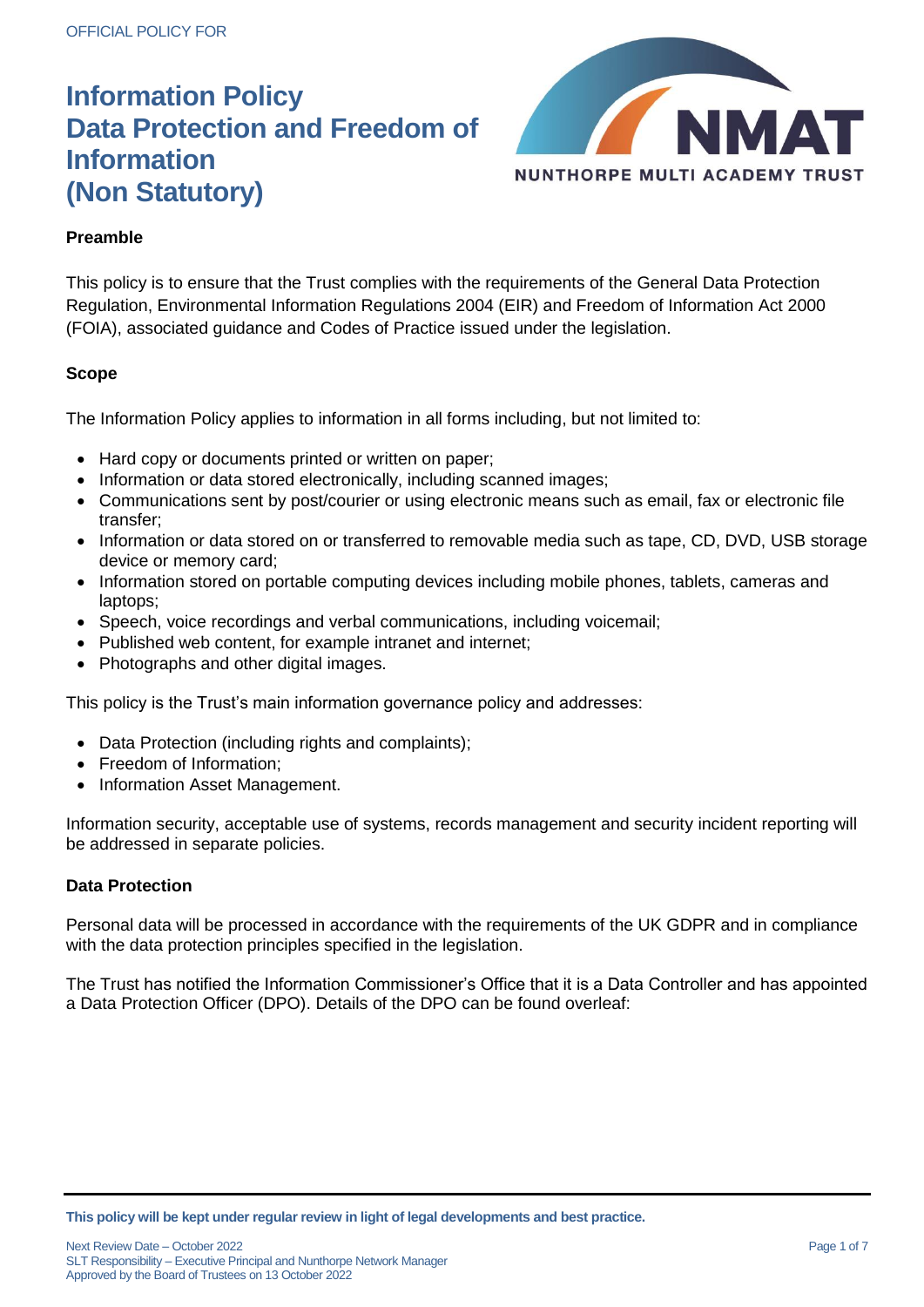

**Veritau** 

Schools Data Protection Officer Veritau Ltd County Hall Racecourse Lane **Northallerton** DL7 8AL

[schoolsDPO@veritau.co.uk](mailto:schoolsDPO@veritau.co.uk) 01904 554025

*Please ensure you include the name of your school in all correspondence*

The DPO is a statutory position and will operate in an advisory capacity. Duties will include:

- Acting as the point of contact for the Information Commissioner's Office (ICO) and data subjects;
- Facilitating a periodic review of the corporate information asset register and information governance policies;
- Assisting with the reporting and investigation of information security breaches;
- Providing advice on all aspects of data protection as required, including information requests, information sharing and Data Protection Impact Assessments; and
- Reporting to Trustees on the above matters.

#### **Information Asset Register**

The DPO will advise the Trust in developing and maintaining an Information Asset Register (IAR). The register will include the following information for each asset:

- An individual information asset identification number;
- The owner of that asset;
- Description and purpose of the asset;
- Whether there is a privacy notice published for that asset;
- Format and location of the asset;
- Which officers (job titles/teams) have routine access to the information;
- Whether there are any data sharing agreements relating to the information and the name of that agreement,
- Conditions of data processing;
- Details of any third parties contracted to process the information;
- Retention period for the asset.

The IAR will be reviewed annually and the Executive Principal will inform the DPO of any significant changes to their information assets as soon as possible.

**This policy will be kept under regular review in light of legal developments and best practice.**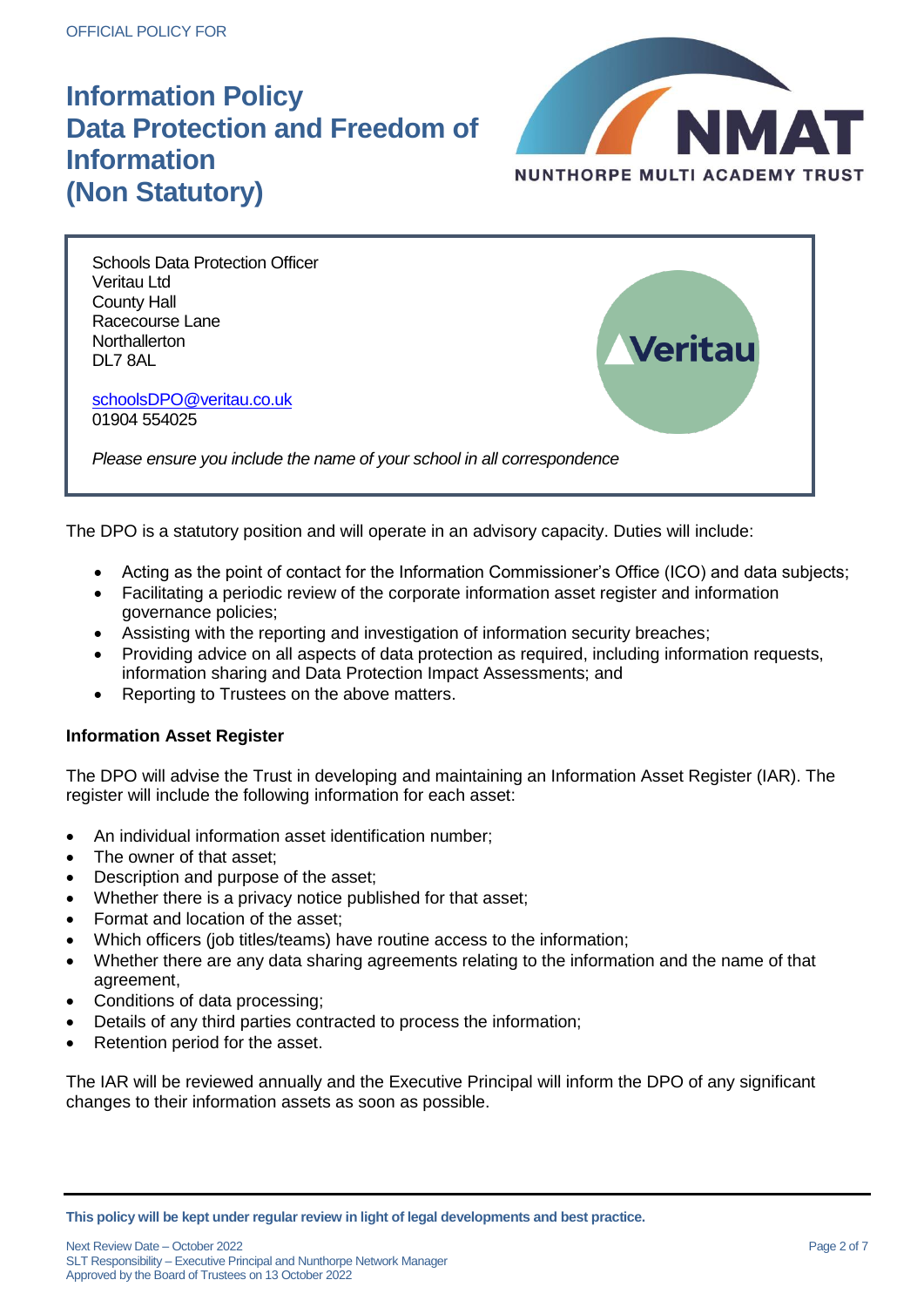

### **Information Asset Owners**

An Information Asset Owner (IAO) is the individual responsible for an information asset, understands the value of that information and the potential risks associated with it. The Trust will ensure that IAO's are appointed based on sufficient seniority and level of responsibility.

IAO's are responsible for the security and maintenance of their information assets. This includes ensuring that other members of staff are using the information safely and responsibly. The role also includes determining the retention period for the asset, and when destroyed, ensuring this is done so securely.

### **Training**

The Trust will ensure that appropriate guidance and training is given to the relevant staff, Trustees/Governors and other authorised Trust users on access to information procedures, records management and data breach procedures. Individuals will also be made aware and given training in relation to information security including using email and the internet.

The DPO will provide the Training with adequate training resources and guidance materials. The DPO will be consulted, and will offer an adequacy opinion, if the Trust opts to use a third party training provider.

The Trust will maintain a 'training schedule' which will record when employees have completed an information governance training module and when a refresher is due to be completed.

The Trust will ensure that any third party contractors have adequately trained their staff in information governance by carrying out the appropriate due diligence.

#### **Privacy notices**

The Trust will provide a privacy notice to data subjects each time it obtains personal information from or about that data subject. Our main privacy notice will be displayed on the Trust's and Academies' website in an easily accessible area. This notice will also be provided in a hard copy to students and parents at the start of their time at the Trust within their information pack.

A privacy notice for employees will be provided at commencement of their employment with the Trust. Specific privacy notices will be issued where the data subject requires more information about specific processing (e.g. school trips, projects).

Privacy notices will be cleared by the DPO prior to being published or issued. A record of privacy notices shall be kept on the school's Information Asset Register.

#### **Information sharing**

In order to efficiently fulfil our duty of education provision it is sometimes necessary for the Trust to share information with third parties. Routine and regular information sharing arrangements will be documented in our main privacy notice (as above). Any ad hoc sharing of information will be done in compliance with our legislative requirements.

**This policy will be kept under regular review in light of legal developments and best practice.**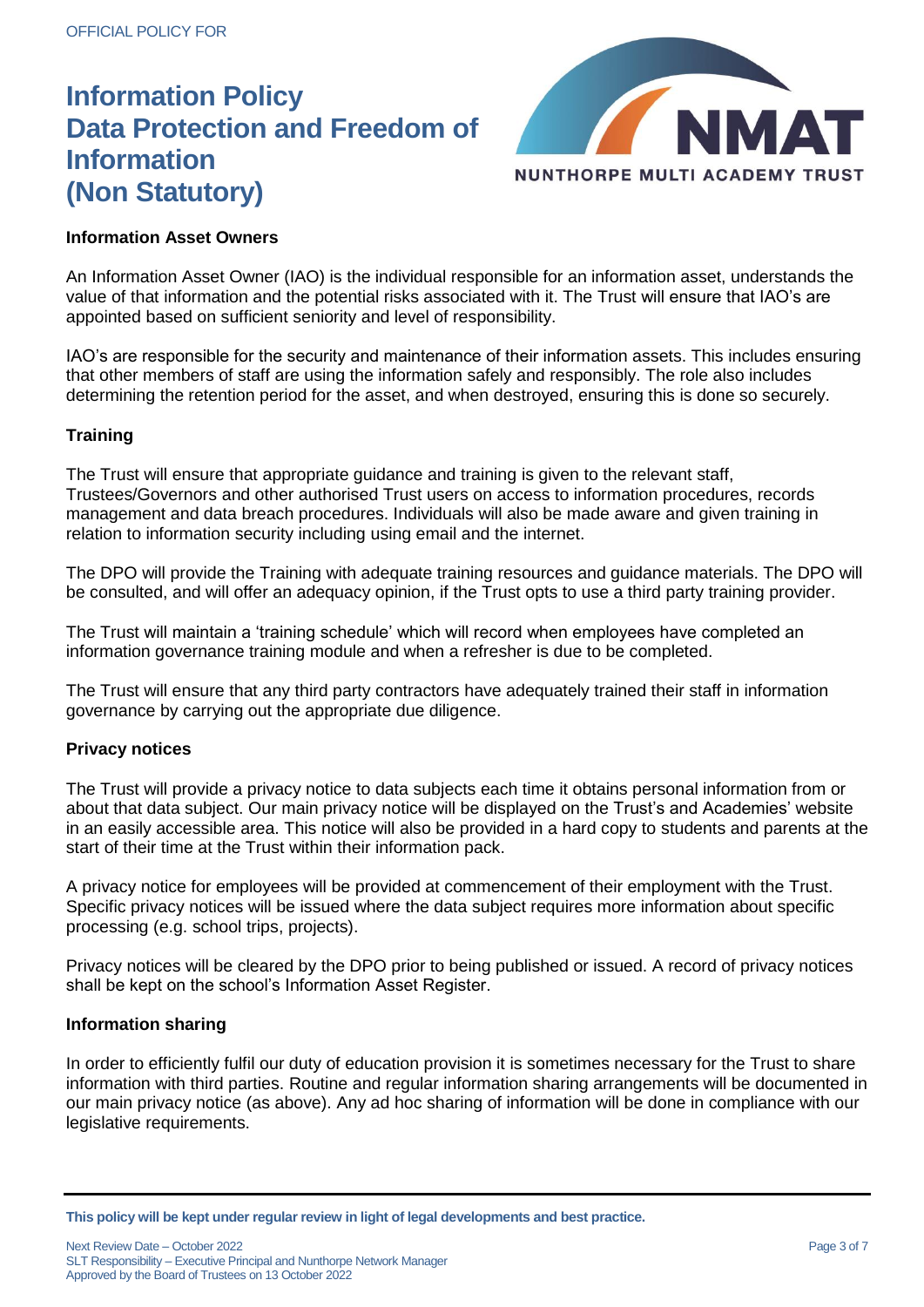

# **Data Protection Impact Assessments (DPIAs)**

The school will conduct a data protection impact assessment for all new projects involving high risk data processing as defined by the UK GDPR. This assessment will consider the privacy risks and implications of new projects as well as providing solutions to the identified risks.

The DPO will be consulted at the start of a project and will advise whether a DPIA is required. If it is agreed that a DPIA will be necessary, then the DPO will assist with the completion of the assessment, providing relevant advice.

## **Retention periods**

Retention periods will be determined by any legal requirement, best practice or national guidance, and lastly the organisational necessity to retain the information. In addition, IAOs will take into account the Limitation Act 1980, which provides timescales within which action may be taken for breaches of the law, when determining retention periods.

The Trust has opted to adopt the retention schedule suggested by the Information and Records Management Society (IRMS).

### **Destruction of records**

Retention periods for records are recorded in the school's IAR. When a record reaches the end of its retention period the IAO will arrange for the records, both electronic and paper to be destroyed securely. Provisions to destroy paper information securely include cross cutting shredders and confidential waste bins.

Advice in regards to the secure destruction of electronic media will be sought from relevant IT support.

A record should be retained of all files destroyed including, where relevant:

- File reference number,
- Description of file,
- Date of disposal,
- Method of disposal,
- Officer who destroyed record.

## **Third party Data Processors**

All third party contractors who process data on behalf of the Trust must be able to provide assurances that they have adequate data protection controls in place to ensure that the data they process is afforded the appropriate safeguards. Where personal data is being processed, there will be a written contract in place with the necessary data protection clauses contained.

Relevant senior leadership may insist that any data processing by a third party ceases immediately if it believes that that third party has not got adequate data protection safeguards in place. If any data processing is going to take place outside of the EEA then the Data Protection Officer must be consulted prior to any contracts being agreed.

**This policy will be kept under regular review in light of legal developments and best practice.**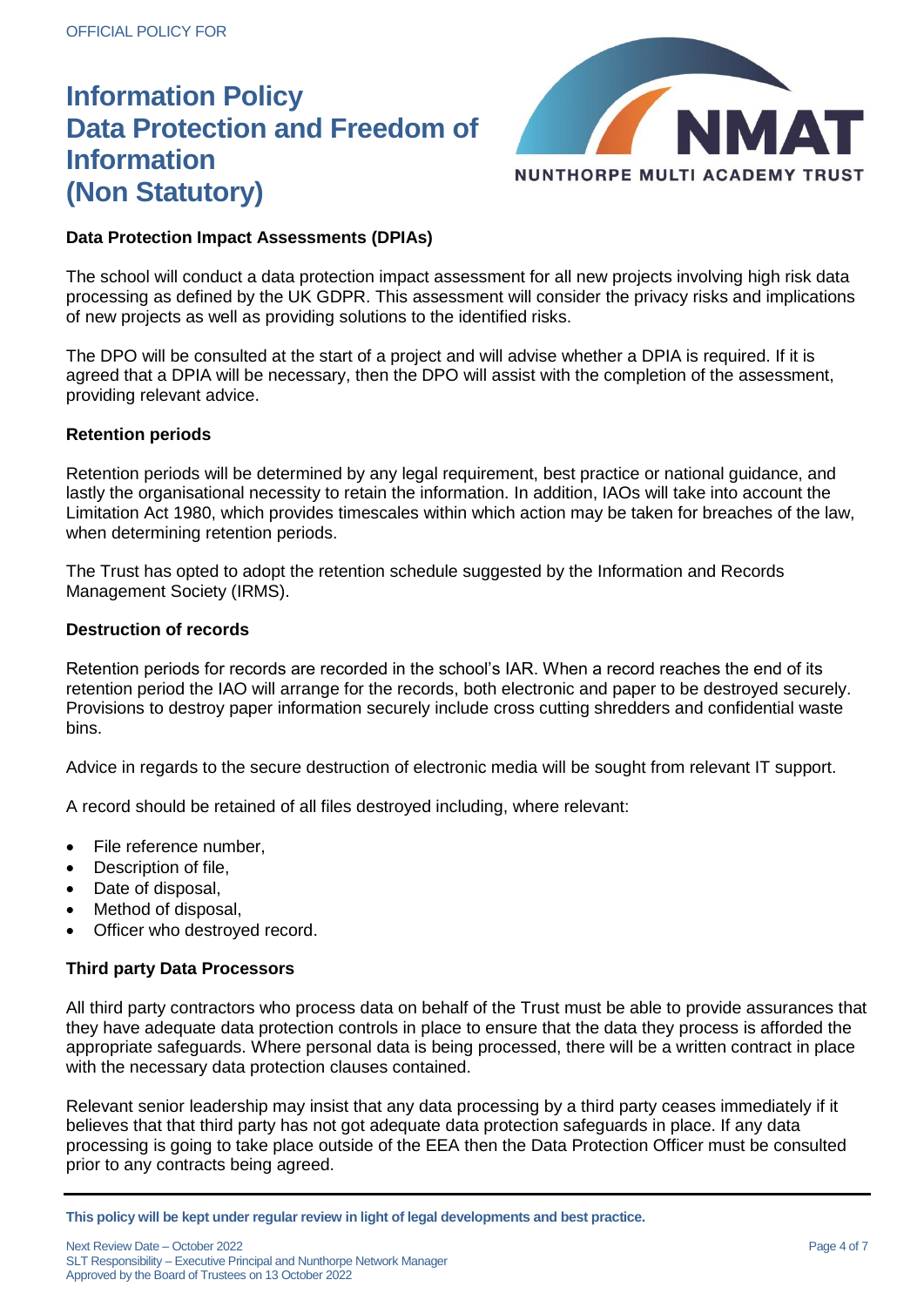

## **Access to information**

*Requests for information under the Freedom of Information Act 2000 and Environmental Information Regulations 2004*

### **Requests under this legislation should be made to the NMAT HR and Payroll Lead via the NMAT Website GDPR section.**

FOIA requests should be made in writing. Please note that we will only consider requests which provide a valid name and address and we will not consider requests which ask us to click on electronic links. EIR requests can be made verbally, however we will endeavour to follow this up in writing with the requestor to ensure accuracy.

Each request received will be acknowledged within 5 Academy days. The Executive Principal and the NMAT HR and Payroll Lead will jointly consider all requests where a public interest test is applied or where there is any doubt on whether an exemption should be applied. In applying the public interest test they will:

- Document clearly the benefits of both disclosing or withholding the requested information; and
- Where necessary seek guidance from previous case law in deciding where the balance lies;
- Consult the DPO.

Reasons for disclosing or not disclosing will be reported to the next Board of Trustees meeting.

The Trust have adopted the Information Commissioner's model publication scheme for schools and will publish as much information as possible on our website in the interests of transparency and accountability.

The Trust will charge for supplying information at our discretion, in line with current regulations. If a charge applies, written notice will be given to the applicant and payment must be received before the information is supplied.

We will adhere to the required FOI/EIR timescales, and requests will be answered within 20 **school days.**

*Requests for information under the UK GDPR- Subject Access Requests*

### **Requests under this legislation should be made to NMAT HR and Payroll Lead via the NMAT Website GDPR section.**

Any member of staff/governor/trustee may receive a request for an individual's personal information. Whilst the UK GDPR does not require such requests to be made in writing, applicants are encouraged where possible to do so; applicants who require assistance should seek help from the Trust. Requests will be logged with NMAT HR and Payroll Lead via the NMAT Website GDPR section and acknowledged within 5 days.

We must be satisfied as to your identity and may have to ask for additional information such as:

- Valid Photo ID (driver's licence, passport etc);
- Proof of Address (Utility bill, council tax letter etc);

**This policy will be kept under regular review in light of legal developments and best practice.**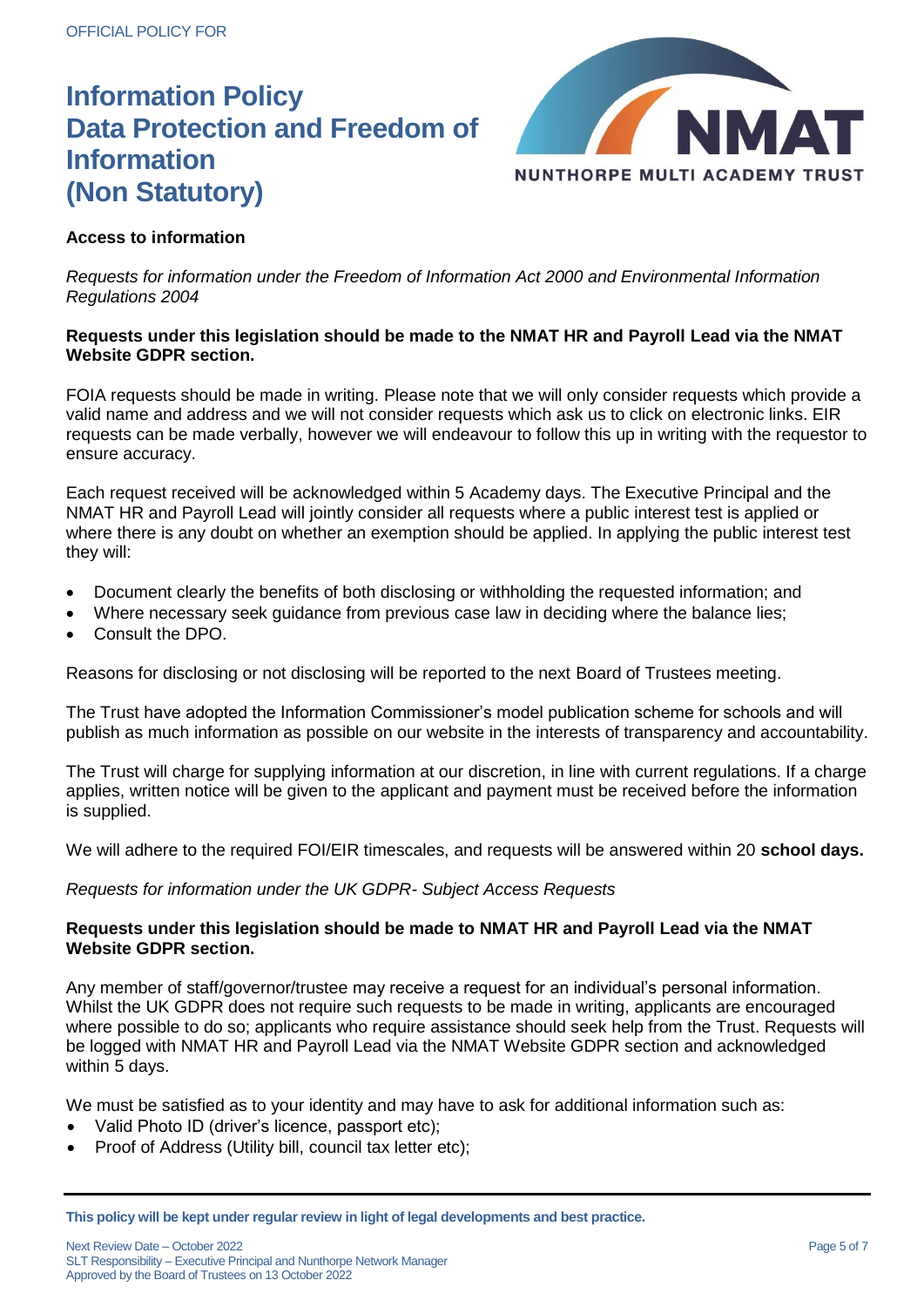

further information for the Trust to be satisfied of the applicant's identity;

Only once the Trust is satisfied of the requestor's identity and has sufficient information on which to respond to the request will it be considered valid. The Trust will then respond to your request within the statutory timescale of One Calendar Month.

The Trust can apply a discretionary extension of up a further two calendar months to comply with the request if the requested information would take a considerable amount of time to collate, redact, and prepare for disclosure due to either the complexity or voluminous nature of the records. If NMAT wish to apply an extension we will firstly seek guidance from our DPO, then inform the applicant of the extension within the first calendar month of receiving the request. This extension period will be kept to a minimum and will not be used as a way of managing workloads. In very limited cases we may also refuse a request outright as 'manifestly unreasonable' if we would have to spend an unjustified amount of time and resources to comply.

Should we think any exemptions are necessary to apply we will seek guidance from our DPO to discuss their application.

**If a subject access request is made by a parent whose child is 12 years of age or over we may consult with the child or ask that they submit the request on their own behalf. This decision will be made based on the capacity and maturity of the pupil in question.** 

**Requests received from parents asking for information held within the pupil's Education Record will be dealt with under the Education (Pupil Information)(England) Regulations 2005. Any charges which arise from this request will be applied at our discretion.** 

## **Data Subject rights**

As well as a right of access to information, data subjects have a series of other rights prescribed by the UK GDPR including:

- Right to rectification
- Right to erasure
- Right to restrict processing
- Rights in relation automated decision making and profiling

All requests exercising these rights must be in writing and forwarded to NMAT HR and Payroll Lead via the [admin@nunthorpe.co.uk](mailto:admin@nunthorpe.co.uk) who will acknowledge the request and respond within one calendar month. Advice regarding such requests will be sought from our DPO.

A record of decisions made in respect of the request will be retained, recording details of the request, whether any information has been changed, and the reasoning for the decision made.

## **Complaints**

Complaints in relation to FOI/EIR and Subject Access will be handled through our existing procedures. Any individual who wishes to make a complaint about the way we have handled their personal data should contact the DPO on the address provided.

**This policy will be kept under regular review in light of legal developments and best practice.**